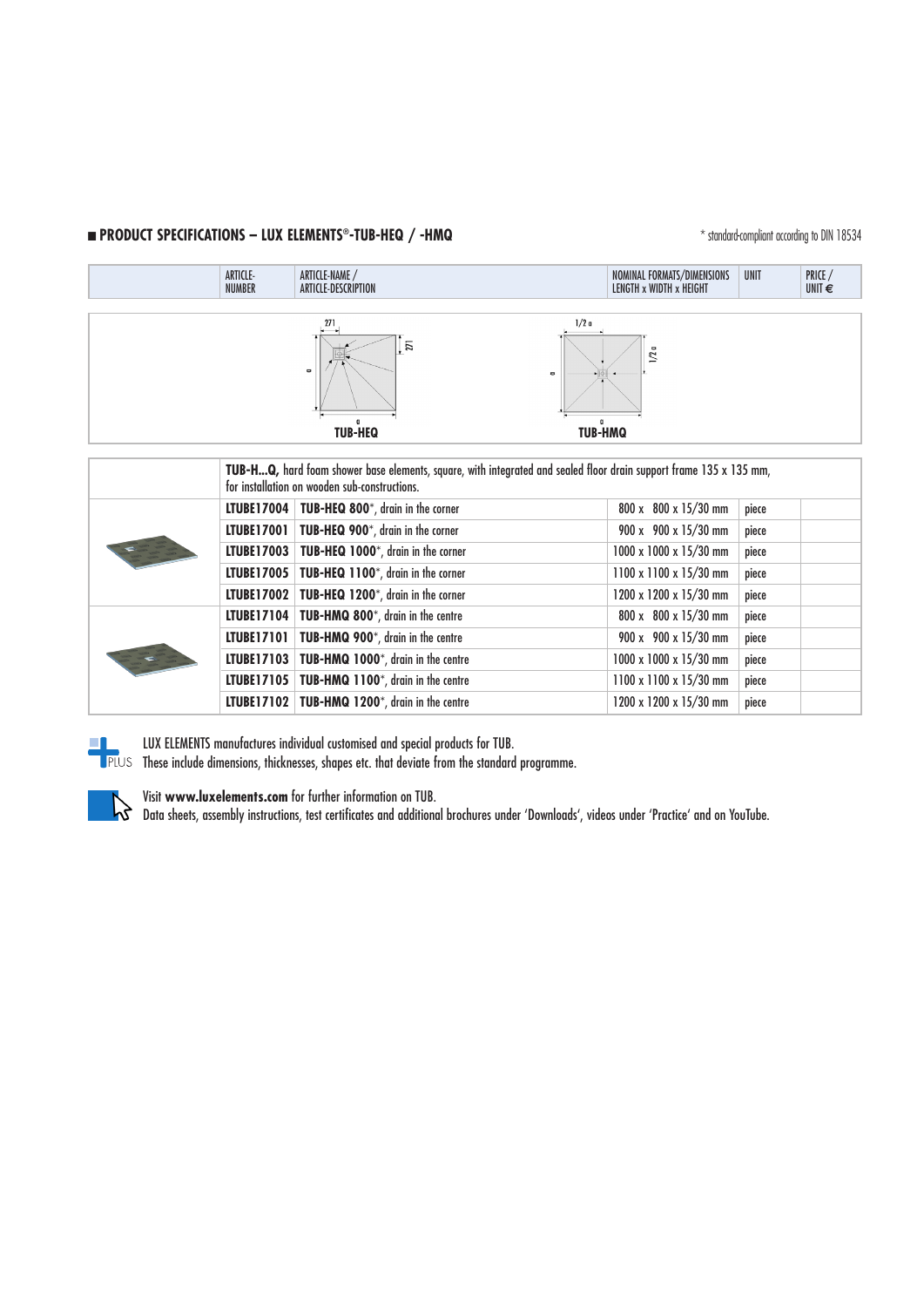# **n PRODUCT SPECIFICATIONS – LUX ELEMENTS®-TUB-HER / -HMR**  $\blacksquare$  **Examples 10 and 200 and 3534**

|                                                                                                                                                                          | ARTICLE-<br><b>NUMBER</b> | ARTICLE-NAME /<br>ARTICLE-DESCRIPTION                        | NOMINAL FORMATS/DIMENSIONS<br>LENGTH x WIDTH x HEIGHT | <b>UNIT</b> | PRICE /<br>UNIT $\epsilon$ |  |  |  |
|--------------------------------------------------------------------------------------------------------------------------------------------------------------------------|---------------------------|--------------------------------------------------------------|-------------------------------------------------------|-------------|----------------------------|--|--|--|
|                                                                                                                                                                          |                           | 271<br>271<br>$\qquad \qquad \blacksquare$<br><b>TUB-HER</b> | 1/2 b<br>$1/2 a$<br>U<br><b>TUB-HMR</b>               |             |                            |  |  |  |
| TUB-HR, hard foam shower base elements, rectangular, with integrated and sealed floor drain support frame 135 x 135 mm,<br>for installation on wooden sub-constructions. |                           |                                                              |                                                       |             |                            |  |  |  |
|                                                                                                                                                                          |                           | LTUBE17014   TUB-HER 900/800*, drain in the corner           | 900 x 800 x 15/30 mm                                  | piece       |                            |  |  |  |
|                                                                                                                                                                          |                           | LTUBE17015   TUB-HER 1000/800*, drain in the corner          | 1000 x 800 x 15/30 mm                                 | piece       |                            |  |  |  |
|                                                                                                                                                                          |                           | LTUBE17016   TUB-HER 1100/800*, drain in the corner          | 1100 x 800 x 15/30 mm                                 | piece       |                            |  |  |  |
|                                                                                                                                                                          |                           | LTUBE17017   TUB-HER 1200/800*, drain in the corner          | 1200 x 800 x 15/30 mm                                 | piece       |                            |  |  |  |
|                                                                                                                                                                          | LTUBE17019                | TUB-HER 1000/900*, drain in the corner                       | 1000 x 900 x 15/30 mm                                 | piece       |                            |  |  |  |
|                                                                                                                                                                          |                           | LTUBE17020   TUB-HER 1100/900*, drain in the corner          | 1100 x 900 x 15/30 mm                                 | piece       |                            |  |  |  |
|                                                                                                                                                                          | LTUBE17011                | TUB-HER 1200/900*, drain in the corner                       | 1200 x 900 x 15/30 mm                                 | piece       |                            |  |  |  |
|                                                                                                                                                                          | <b>LTUBE17021</b>         | TUB-HER 1300/900*, drain in the corner                       | 1300 x 900 x 15/30 mm                                 | piece       |                            |  |  |  |
|                                                                                                                                                                          |                           | LTUBE17013   TUB-HER 1400/900*, drain in the corner          | 1400 x 900 x 15/30 mm                                 | piece       |                            |  |  |  |
|                                                                                                                                                                          | LTUBE17023                | TUB-HER 1500/900*, drain in the corner                       | 1500 x 900 x 15/30 mm                                 | piece       |                            |  |  |  |
|                                                                                                                                                                          | LTUBE17012                | TUB-HER 1600/900*, drain in the corner                       | 1600 x 900 x 15/30 mm                                 | piece       |                            |  |  |  |
|                                                                                                                                                                          | LTUBE17024                | TUB-HER 1100/1000*, drain in the corner                      | 1100 x 1000 x 15/30 mm                                | piece       |                            |  |  |  |
|                                                                                                                                                                          | LTUBE17025                | TUB-HER 1200/1000*, drain in the corner                      | 1200 x 1000 x 15/30 mm                                | piece       |                            |  |  |  |
|                                                                                                                                                                          |                           | LTUBE17026   TUB-HER 1300/1000*, drain in the corner         | 1300 x 1000 x 15/30 mm                                | piece       |                            |  |  |  |
|                                                                                                                                                                          | <b>LTUBE17027</b>         | TUB-HER 1400/1000*, drain in the corner                      | 1400 x 1000 x 15/30 mm                                | piece       |                            |  |  |  |
|                                                                                                                                                                          | LTUBE17028                | TUB-HER 1500/1000*, drain in the corner                      | 1500 x 1000 x 15/30 mm                                | piece       |                            |  |  |  |
|                                                                                                                                                                          | <b>LTUBE17029</b>         | TUB-HER 1600/1000*, drain in the corner                      | 1600 x 1000 x 15/30 mm                                | piece       |                            |  |  |  |